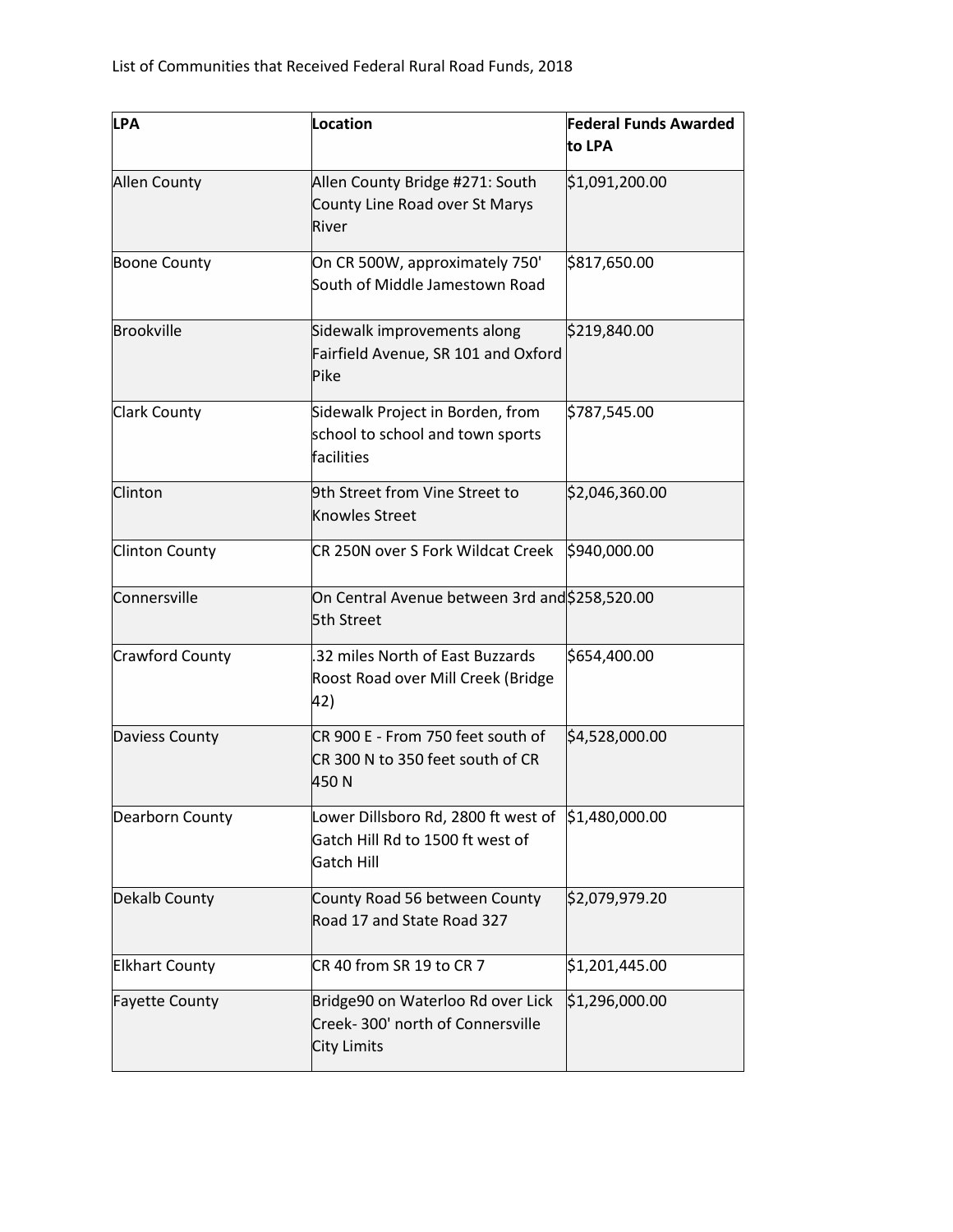| <b>Franklin County</b>   | Replacement of Bridge #31 over Bull \$723,200.00                                                  |                 |
|--------------------------|---------------------------------------------------------------------------------------------------|-----------------|
|                          | Fork on North Hamburg Road.                                                                       |                 |
| <b>Fulton County</b>     | Fulton County Bridge #32: CR350E<br>over Tippecanoe River                                         | \$1,192,000.00  |
| <b>Fulton County</b>     | Fulton County Bridge #50: Michigan \$827,600.00<br>Road (Old US31) over Tippecanoe<br>River       |                 |
| Glenwood                 | Various locations on North and<br>South Main Street and State Street<br>(SR 44)                   | \$163,325.00    |
| Greencastle              | Locust Street from Franklin Street to \$1,284,506.40<br><b>Seminary Street</b>                    |                 |
| <b>Hancock County</b>    | Bridge 62 (CR300N over Sugar<br>Creek)                                                            | \$2,392,000.00  |
| <b>Hancock County</b>    | Hancock County 600W from Broken \$2,396,000.00<br>Arrow Dr. to North of 300S                      |                 |
| <b>Hancock County</b>    | Segment B CR 600W (Mt. Comfort) \$15,200,000.00<br>from 400N to 550N                              |                 |
| <b>Hancock County</b>    | Systemic Saftey Improvement.<br>School zone flashers and Guardrail<br>Attenuators.                | \$494,752.00    |
| <b>Harrison County</b>   | Begin at Old Lanesville Rd just east<br>of Angel Run Rd and extending<br>north to SR64            | \$10,132,375.20 |
| <b>Hartford City</b>     | Jefferson Street from Kentucky Ave. \$96,000.00<br>to Park Avenue and Park Ave. from<br>Jefferson |                 |
| <b>Henry County</b>      | Various Roads in Henry County                                                                     | \$639,000.00    |
| Huntington               | Frontage Road Area Sidewalk and<br>Trail in the City of Huntington                                | \$647,200.00    |
| <b>Huntington County</b> | Huntington County Bridge #23:<br><b>CR900S over Salamonie River</b>                               | \$1,668,484.00  |
| Jackson County           | County Road 300 S over Rider Ditch \$783,200.00                                                   |                 |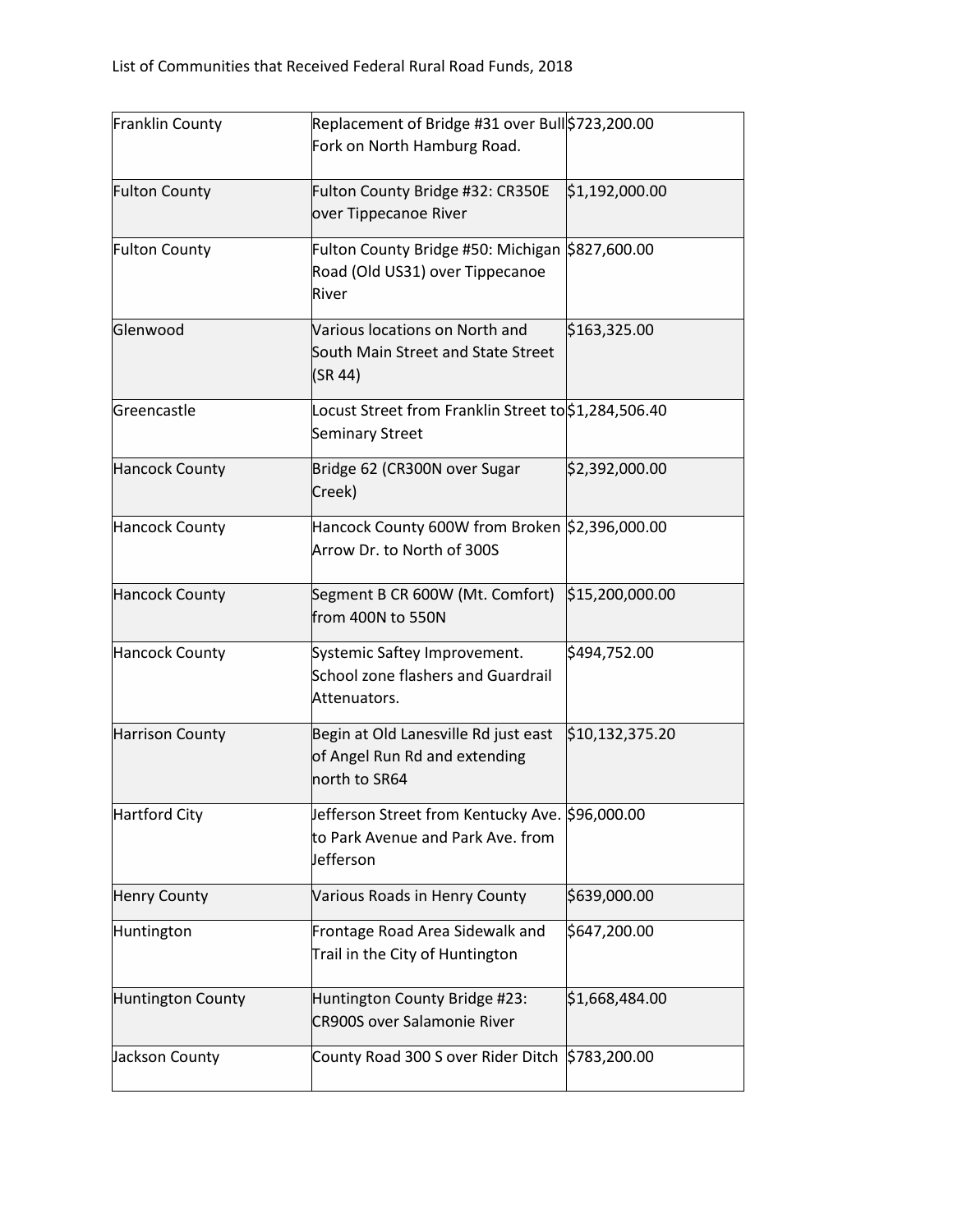| Jackson County     | .01 East of CR 500 W on 100 S.                                                        | \$852,000.00   |
|--------------------|---------------------------------------------------------------------------------------|----------------|
| Johnson County     | Bridge 38 over Sugar Creek on<br>Greensburg Road                                      | \$1,126,480.00 |
| Johnson County     | 4 At-Grade Road Crossings with the \$736,342.40<br><b>LIRC</b> line                   |                |
| Kendallville       | Drake Road from Main Street to<br><b>Weston Avenue</b>                                | \$3,533,948.00 |
| <b>Knox County</b> | From US 41 on Elkhorn Road to CSX \$3,203,200.00<br>Railroad crossing                 |                |
| Kosciusko County   | Kosciusko County Bridge #227:<br>South Hand Street over Walnut<br>Creek               | \$637,100.47   |
| LaGrange           | Hawpatch Street between South<br>Townline Road and West Central<br>Avenue             | \$3,044,000.00 |
| Lake County        | Lake County Bridge #47, Belshaw<br>Road over Bruce Ditch, 1.00 Miles<br>East of US 41 | \$1,104,000.00 |
| Lake County        | Lake County Bridge #48, 117th<br>Avenue over West Creek, 0.30 Mile<br>E. of White Oak | \$1,104,000.00 |
| LaPorte County     | La Porte County Bridge #186<br>Located over the Kankakee River on<br>CR 650 West      | \$1,600,000.00 |
| LaPorte County     | Intersection Improvement on CR<br>150 North near Lofgren Road and<br>CR 250 East      | \$620,000.00   |
| Lawrence County    | Lawrence County - District 1 (see<br>attached Project Location Map for<br>details)    | \$552,240.00   |
| Lebanon            | Grant Street from Washington St. to \$2,418,772.00<br>Fordice Rd.                     |                |
| Linton             | NE E Street from 4th Street to Phil<br>Harris Parkway (Linton City Park)              | \$323,200.00   |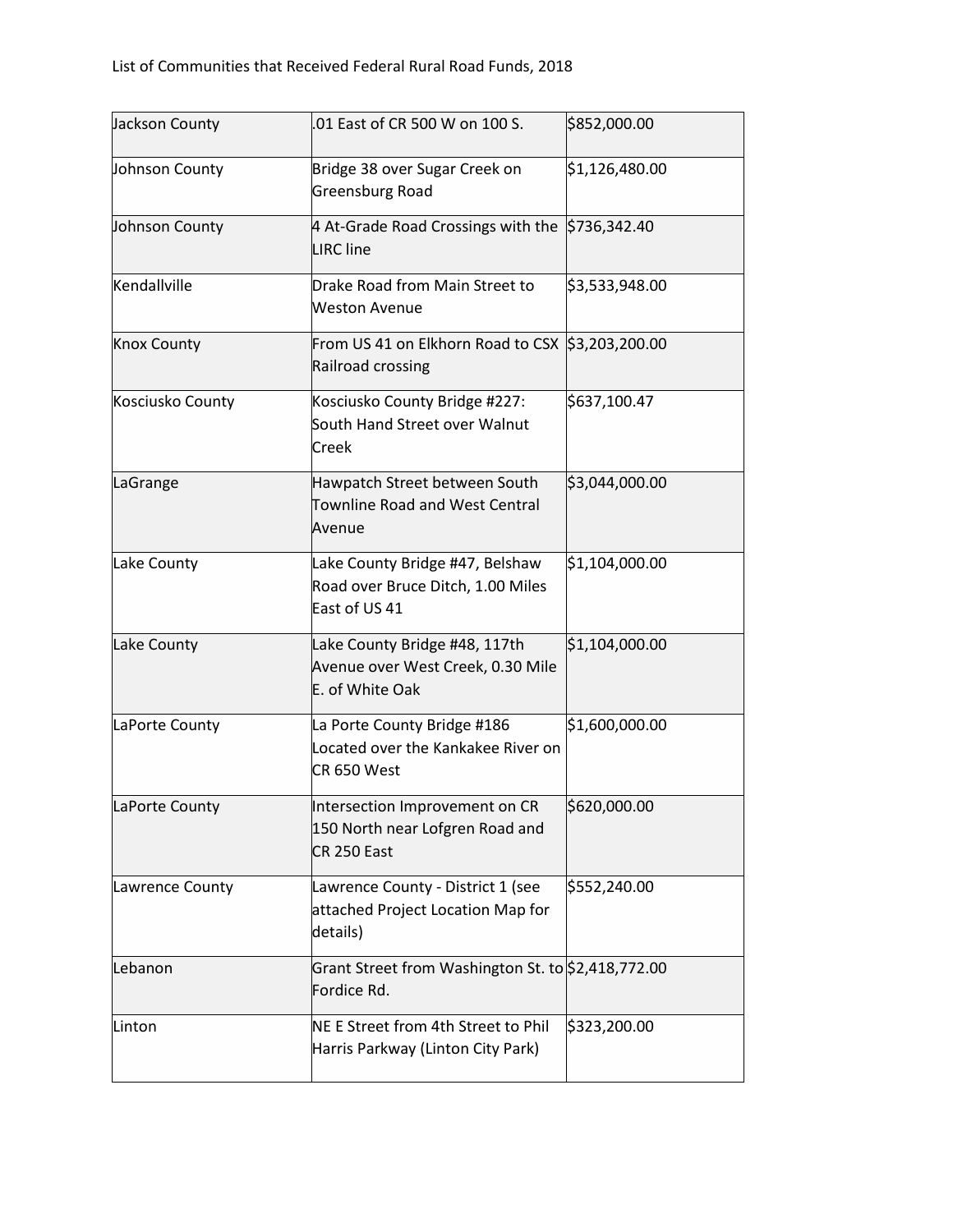| <b>Marshall County</b> | Marshall County Bridge #87: 11th<br>Road over Yellow River                                        | \$1,632,320.00 |
|------------------------|---------------------------------------------------------------------------------------------------|----------------|
| Marshall County        | Marshall County Bridge #120: South \$1,884,080.00<br>Upas Road over Yellow River                  |                |
| Martinsville           | South Street from Ohio Street to<br><b>Home Avenue</b>                                            | \$2,058,800.00 |
| Martinsville           | Cramertown Loop from SR 252 to<br>0.6 miles south.                                                | \$2,024,000.00 |
| Monroe County          | Hunters Creek Road, Phase II, 1.91<br>mi west of SR 446 to 2.85 mi west of<br>SR 446              | \$3,090,800.00 |
| Monroe County          | <b>Industrial Park Drive</b><br>Extension/Vernal Pike Connector<br>Road                           | \$7,088,000.00 |
| Montpelier             | Upgrading signs and posts along City \$201,420.00<br>streets within the Montpelier City<br>Limits |                |
| Morgan County          | Egbert Road over Stotts Creek                                                                     | \$1,496,000.00 |
| Nappanee               | Woodview Dr. from N. Main St. (SR<br>19) to Oakland Ave. (Co Rd 7)                                | \$2,330,400.00 |
| Noble County           | County Road 400 North                                                                             | \$2,248,000.00 |
| North Judson           | ADA ramp and sidewalk upgrades<br>around downtown North Judson<br>Phase 3                         | \$158,160.00   |
| North Vernon           | Walnut Street (US 50) from SR 7 to<br>7th Street                                                  | \$7,839,200.00 |
| Plymouth               | East LaPorte Street Footbridge over \$1,310,400.00<br>the Yellow River                            |                |
| Porter County          | Smoke Road over Jones Ditch                                                                       | \$432,800.00   |
| <b>Porter County</b>   | CR 250 East over Little Calumet<br>River (East of the Town of<br>Chesterton)                      | \$656,000.00   |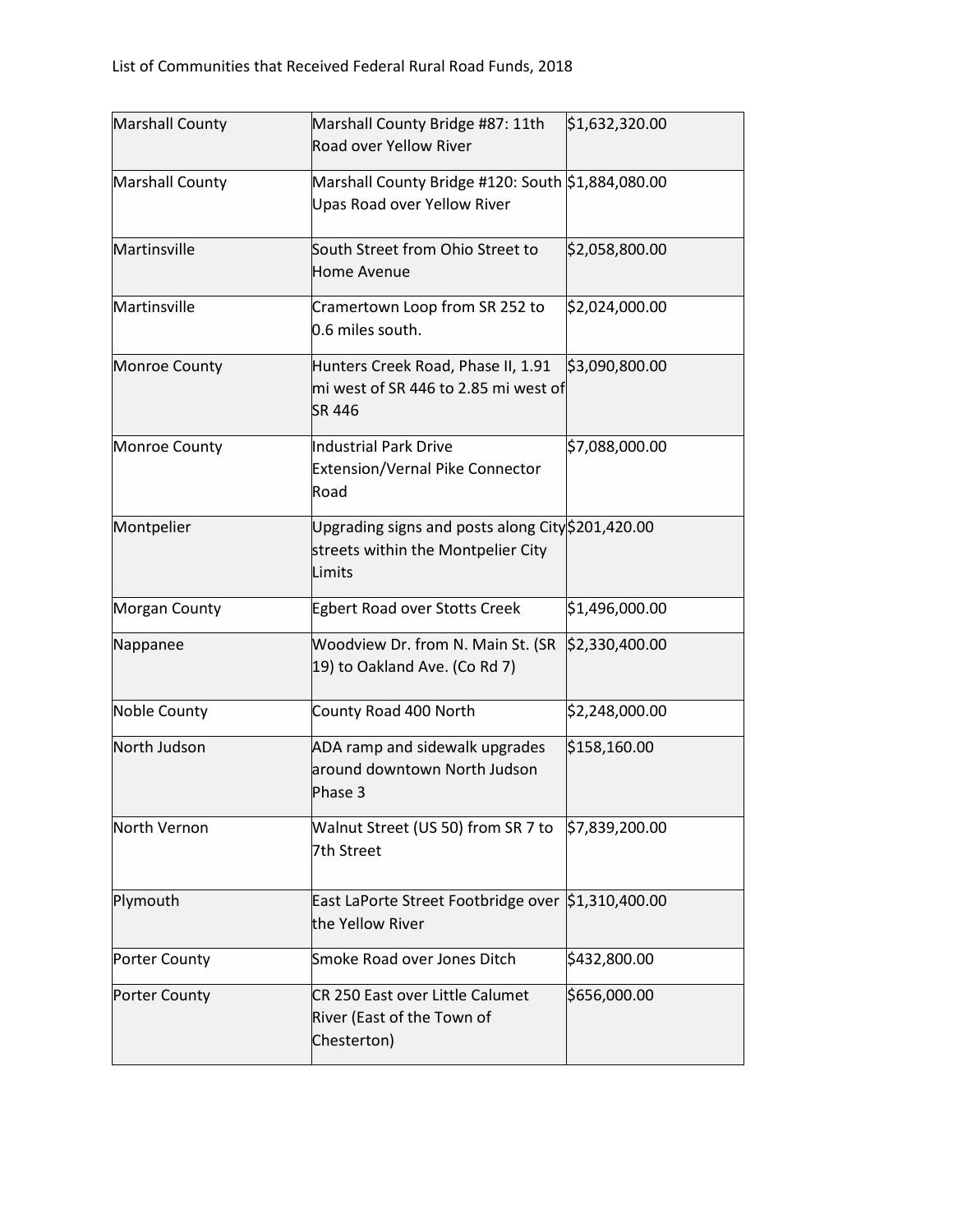| <b>Porter County</b> | Mineral Spring Rd. over Little<br>Calumet River - 1/2 mile south of<br>U.S. 20                  | \$484,800.00              |
|----------------------|-------------------------------------------------------------------------------------------------|---------------------------|
| Portland             | State Road 67 / Votaw Street in<br>Portland, Indiana                                            | \$415,836.00              |
| Putnam County        | CR 400 West over CSX RR                                                                         | \$1,983,200.00            |
| Richmond             | North end of Whitewater Gorge<br>Trail to South end of the Cardinal<br><b>Greenway Trail</b>    | \$680,000.00              |
| Richmond             | E. Main from 7th to 10th, Ft. Wayne<br>Ave from 7th to N. E, N. "E" from<br>7th to 10th         | $\frac{1}{2}$ ,040,000.00 |
| <b>Rush County</b>   | CR 150 N over Flatrock River in Rush \$1,288,000.00<br>County                                   |                           |
| <b>Rush County</b>   | Bridge No. 63 over Shawnee Creek<br>on County Road 800 East                                     | \$972,000.00              |
| Salem                | South side of the Public Square to<br>the N. Main St./SR 56 intersection.                       | \$1,585,975.00            |
| Seymour              | Bypass from US 50 and Airport Rd.<br>to US 50 and Burkart (PHASE II)                            | \$4,680,000.00            |
| Seymour              | Intersection of 4th and OBrien<br>Street in Seymour Indiana                                     | \$840,000.00              |
| Seymour              | Bypass from US 50 and Airport Rd to \$3,905,000.00<br>US 50 and Burkhart (Phase I)              |                           |
| Shelbyville          | The Intersection of Miller St and<br>McKay Road in Shelbyville Indiana                          | \$2,442,000.00            |
| St. Joseph County    | Pierce Road from US 31 to Miami<br>Hwy                                                          | \$4,860,800.00            |
| Sullivan             | W. Washington St., W. Jackson St.& S696,000.00<br>S. Crowder St. (see project location<br>map). |                           |
| Sweetser             | SR 18 from Main Street to Allen Dr<br>and Main St in various locations                          | \$215,120.00              |